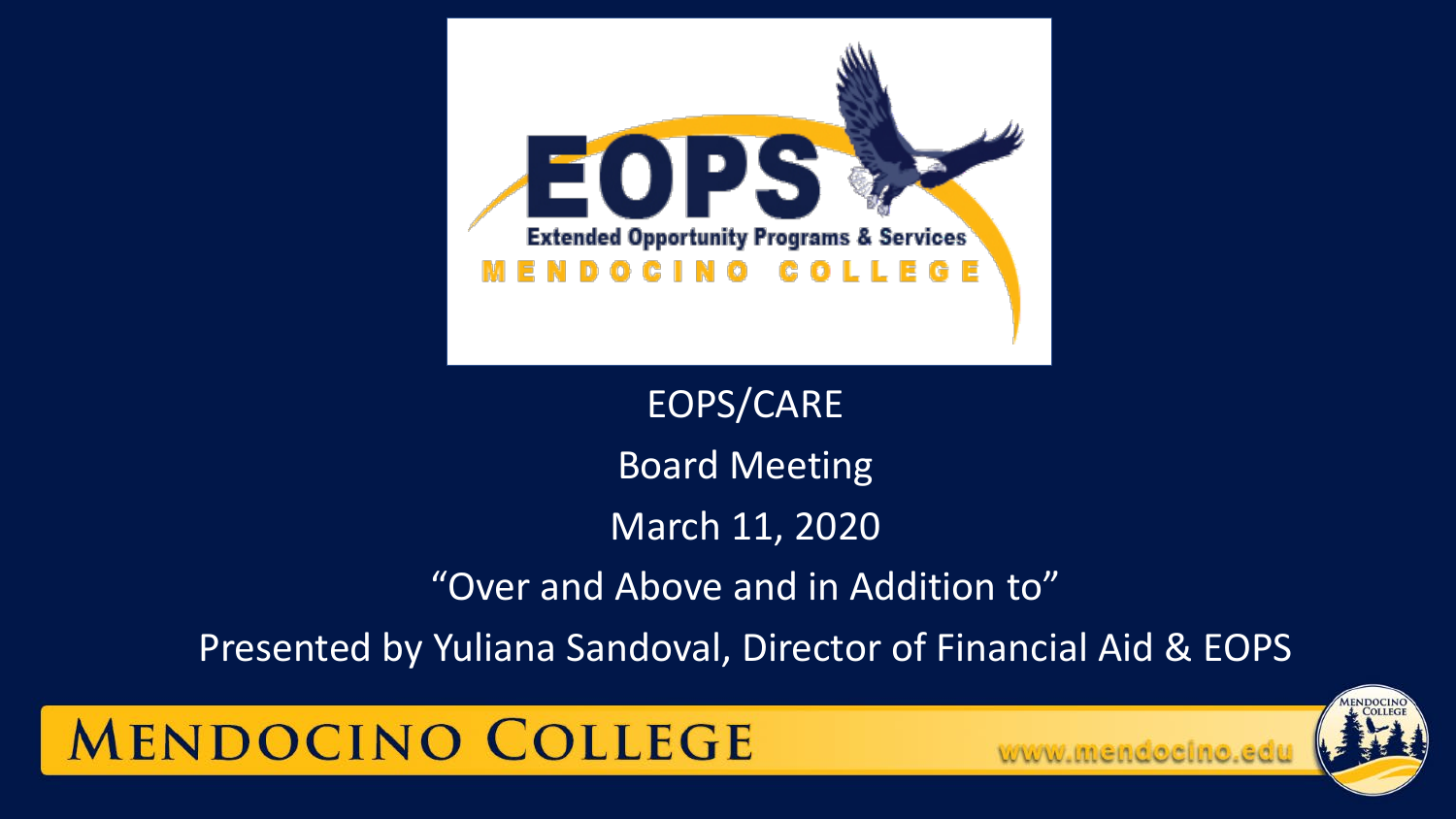

EOPS was enacted in 1969 with the passage of SB 164. Extended Opportunity Programs and Services (EOPS) is a California Community College program to assist financially and educationally disadvantaged students by providing services "**over and above and in addition to**" the services already offered at a community college. The Mendocino College EOPS program receives state and district funds to recruit, enroll, and support these students that may not otherwise seek higher education.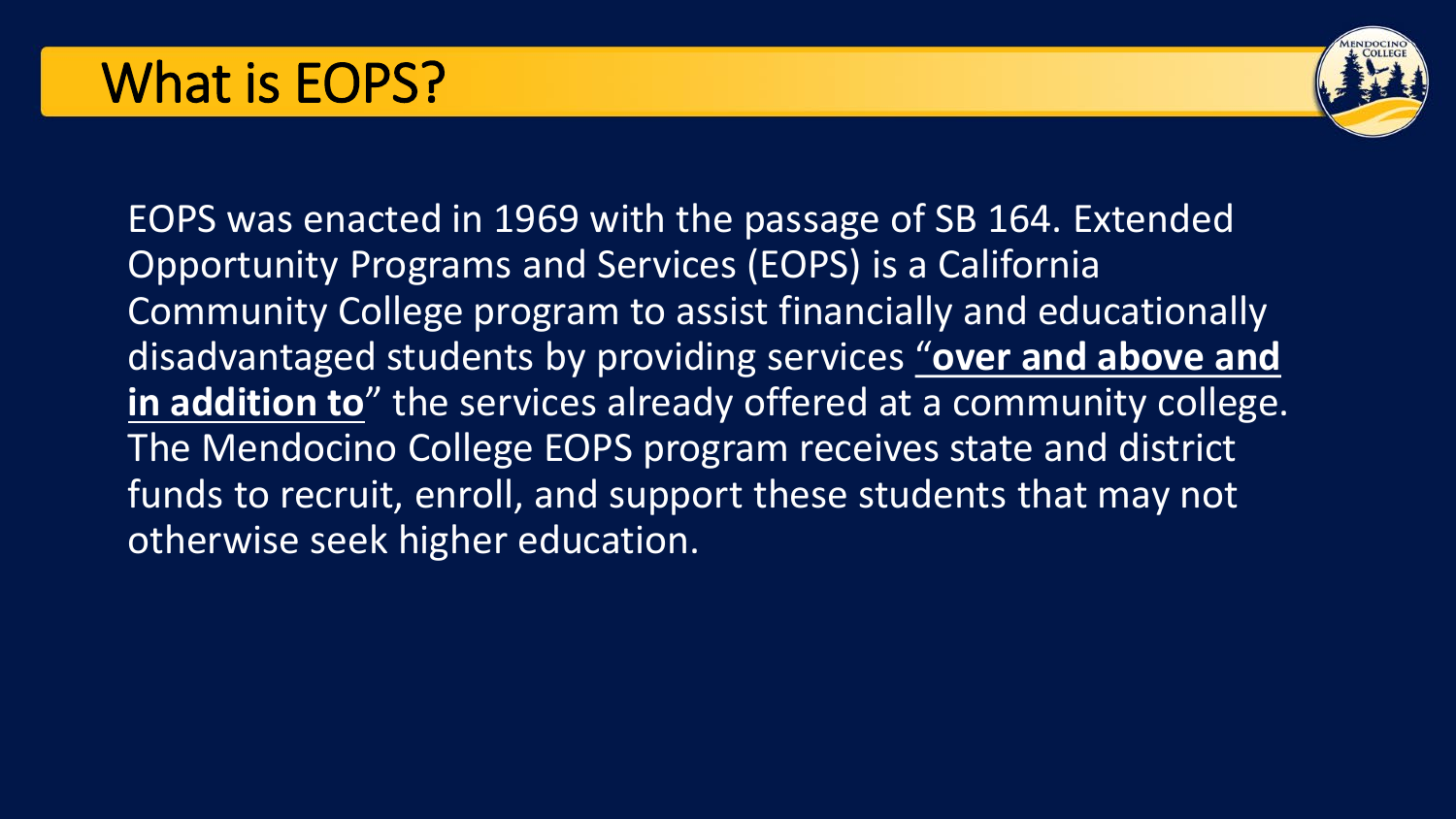### **Eligibility**



- 1. California resident or AB540
- 2. Enrolled in 12 or more units at Mendocino College (or qualify for a waiver)
- 3. Eligible for California College Promise Grant (Fee Waiver)
- 4. Must not have completed more than 60 degree-applicable units
- 5. Must have an educational need
	- not have graduated from high school graduate
	- graduated high school with a GPA below 2.5
	- do not qualify for college level math or English
	- First generation college student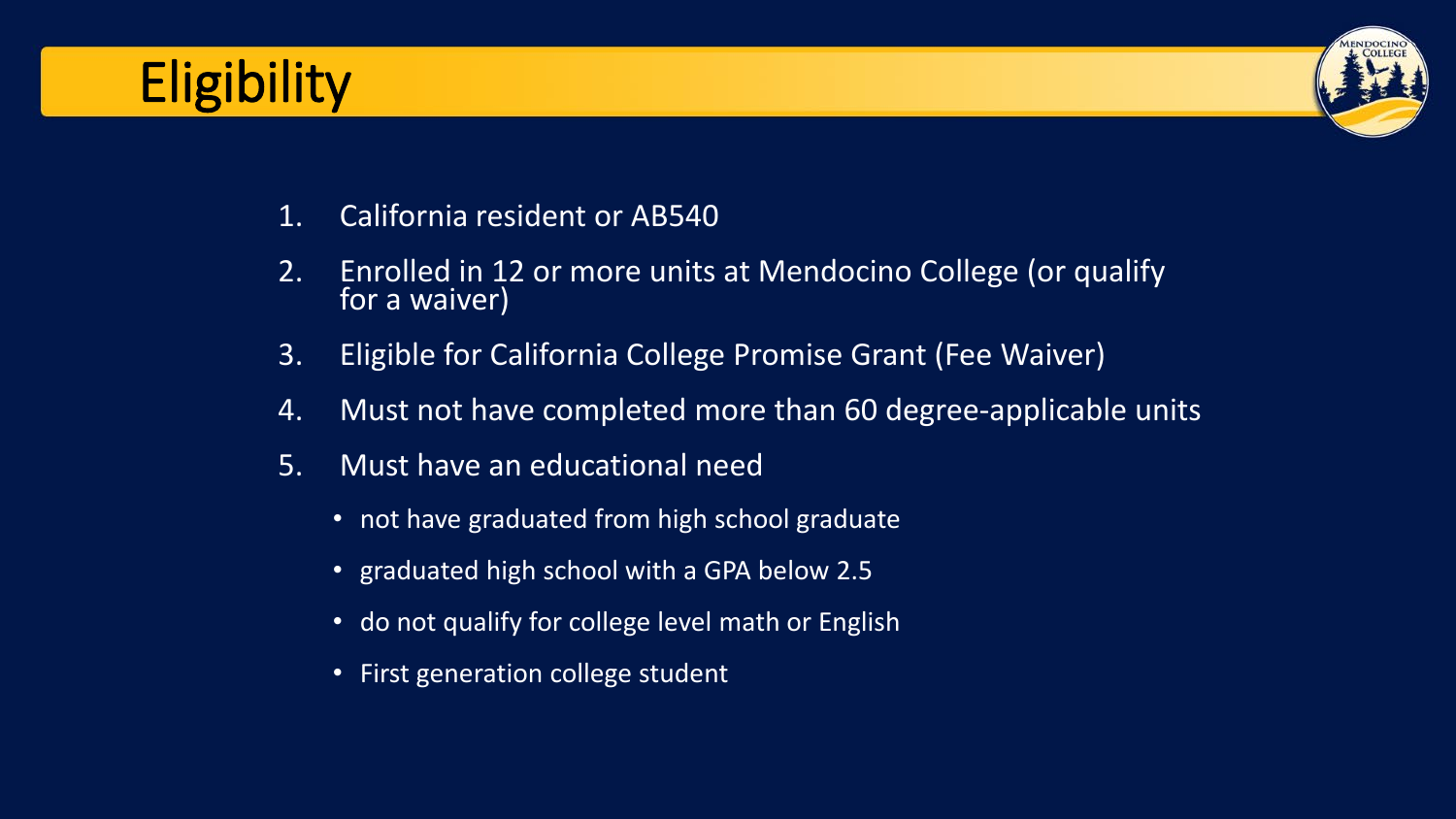### EOPS Program Services



- Orientation
	- Mutual Responsibility Contract
- Counseling (Academic & Personal)
	- 3 contacts each semester
- \$225 Book Voucher or EOPS Grant
- Priority Registration
- Start of Semester Kick-off
- Required Materials Voucher
- "Tools for School"
- Lending Library
- Phi Theta Kappa Membership Fee
- One-on-one Tutoring
- Award Ceremony
- Graduation Package
- University Application Fee Waiver
- **University Transfer Fee** Assistance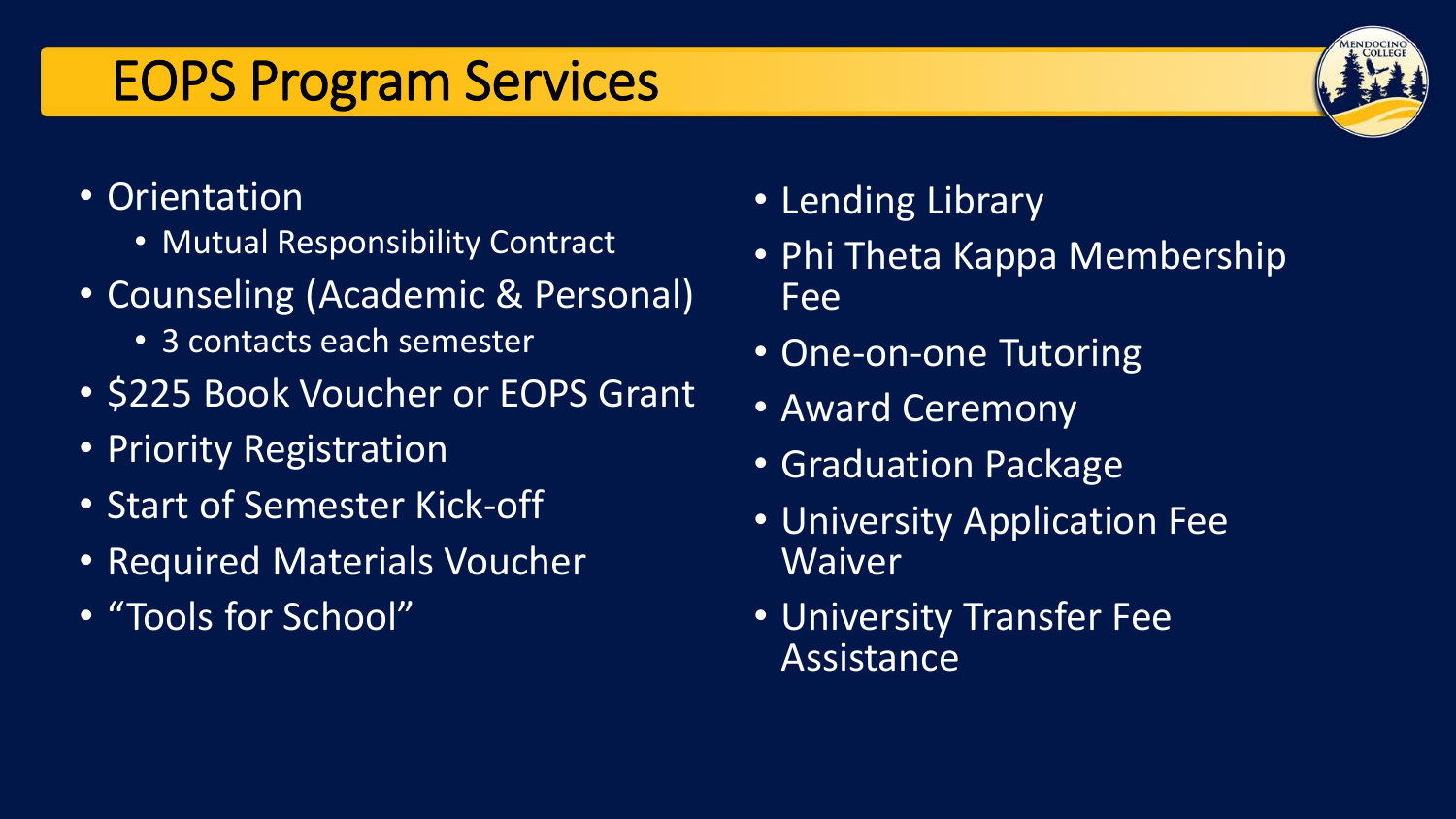

**The Cooperative Agencies Resources for Education (CARE)** program is integrated with the EOPS program. CARE offers additional supportive services to EOPS students who are single parents receiving public assistance in order to support their success.

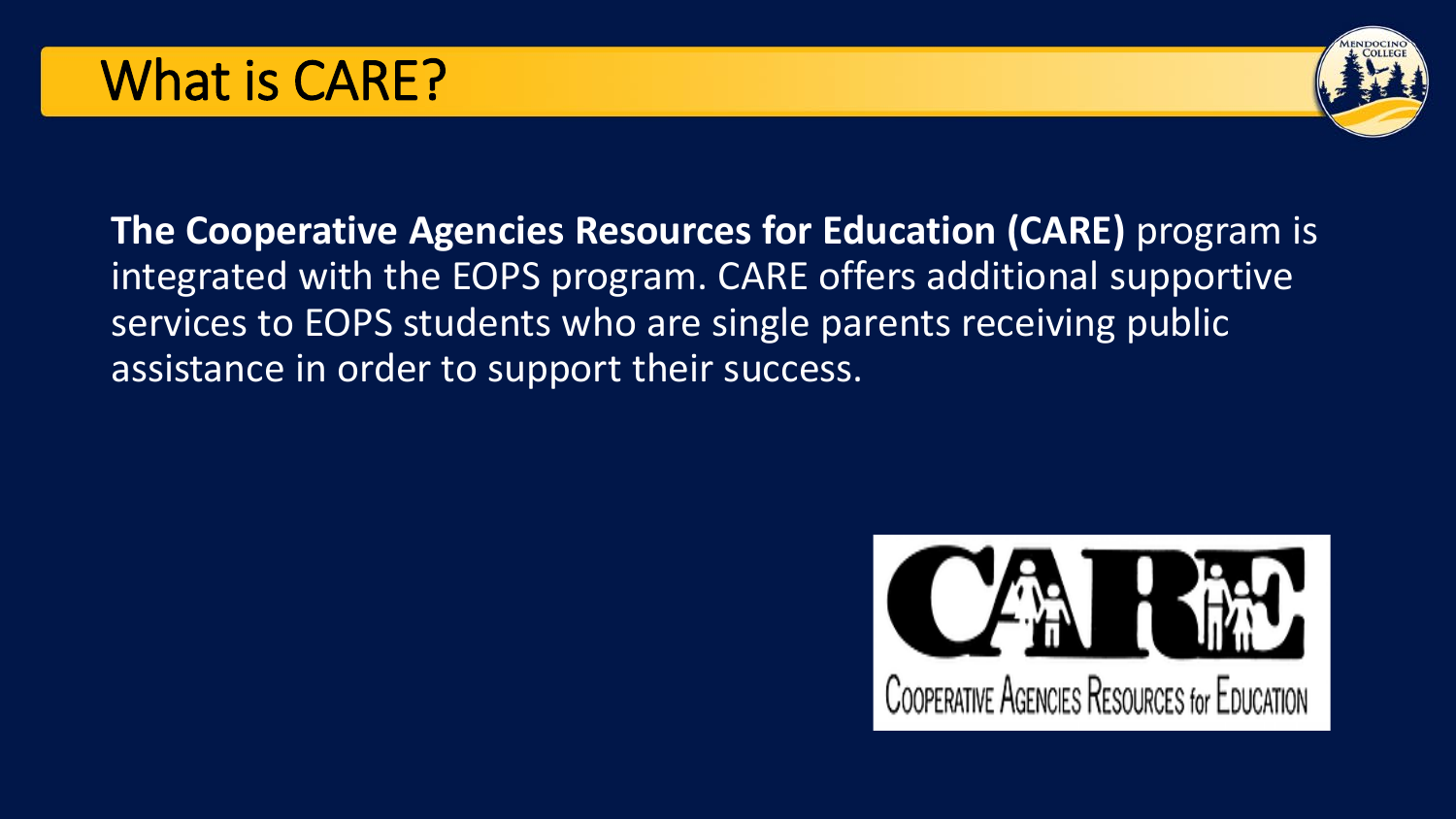

### The CARE program offers services **above and beyond** what EOPS provides students!

### To be eligible for CARE, a student must be:

- eligible and accepted into the EOPS program
- receiving CalWORKs or TANF cash aid
- single parent to at least one dependent under age 18
- deemed Head of Household by county or tribal agency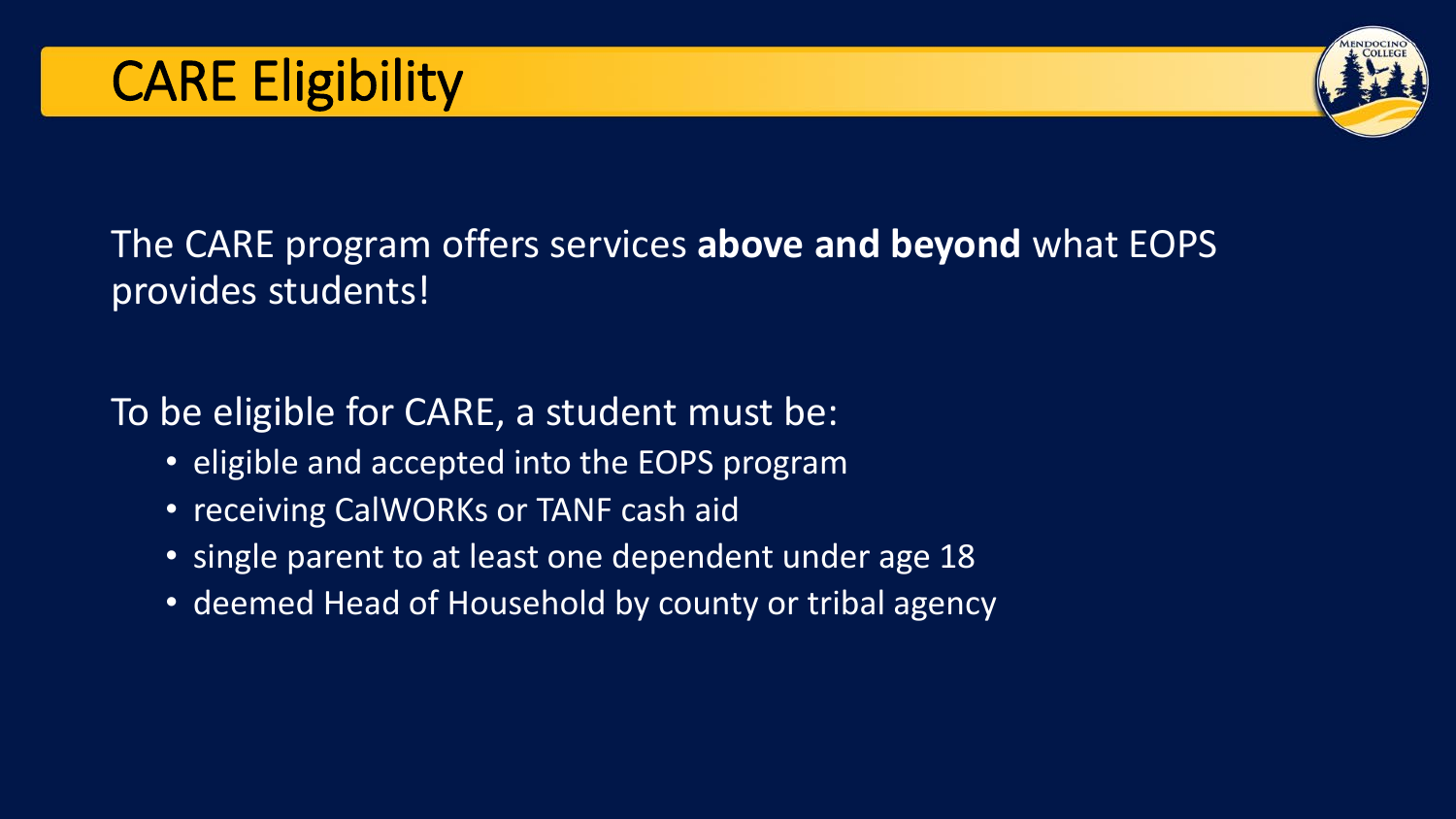### CARE Program Services

- \$250 CARE Grant
- Childcare Grant (\$200-\$400)
- Backpack with wheels
- \$30 Schat's Meal Card
- \$50 Gas Card
- Emergency Car Kits
- Auto Care/Repair

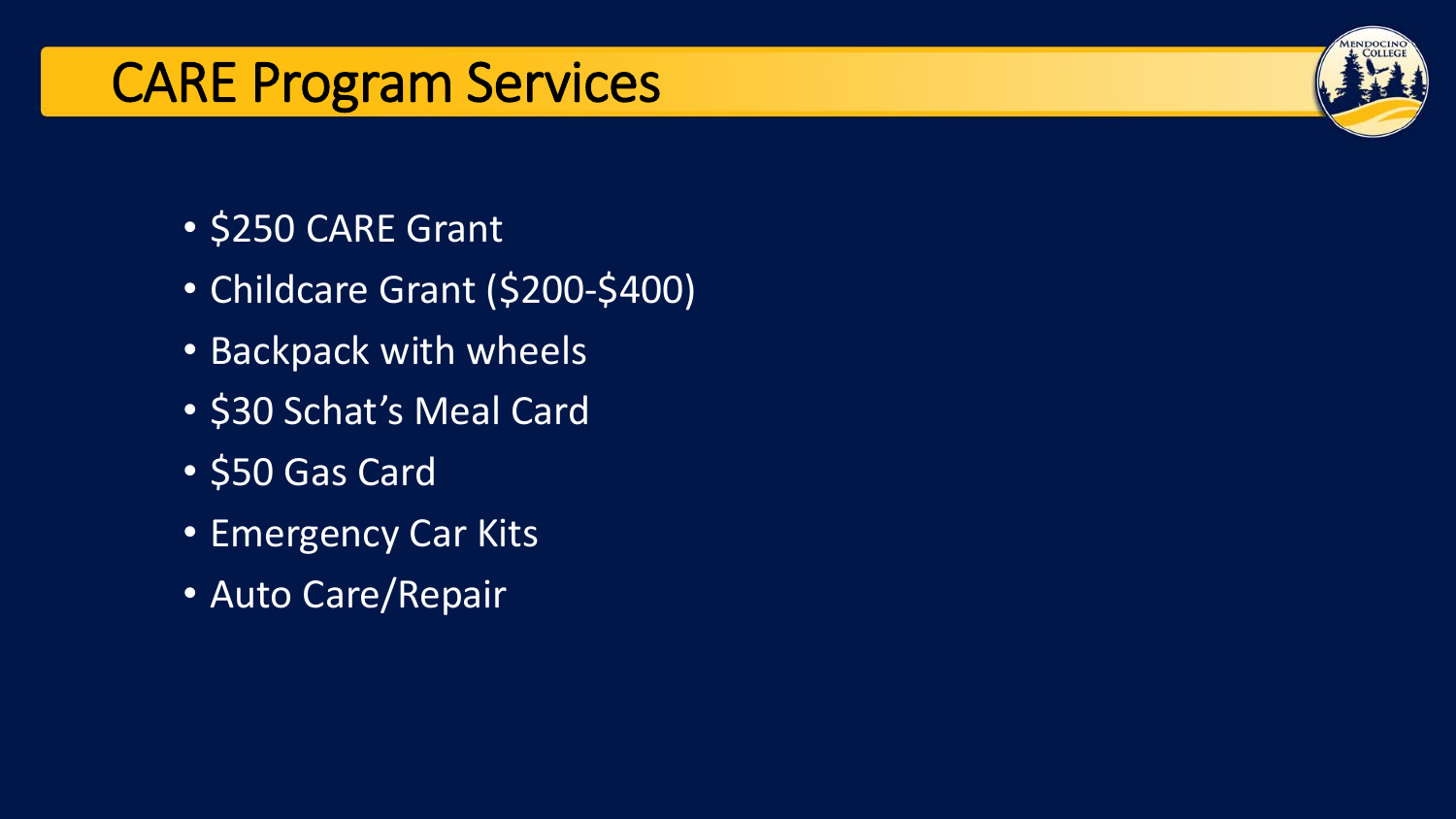# EOPS/CARE GROWTH









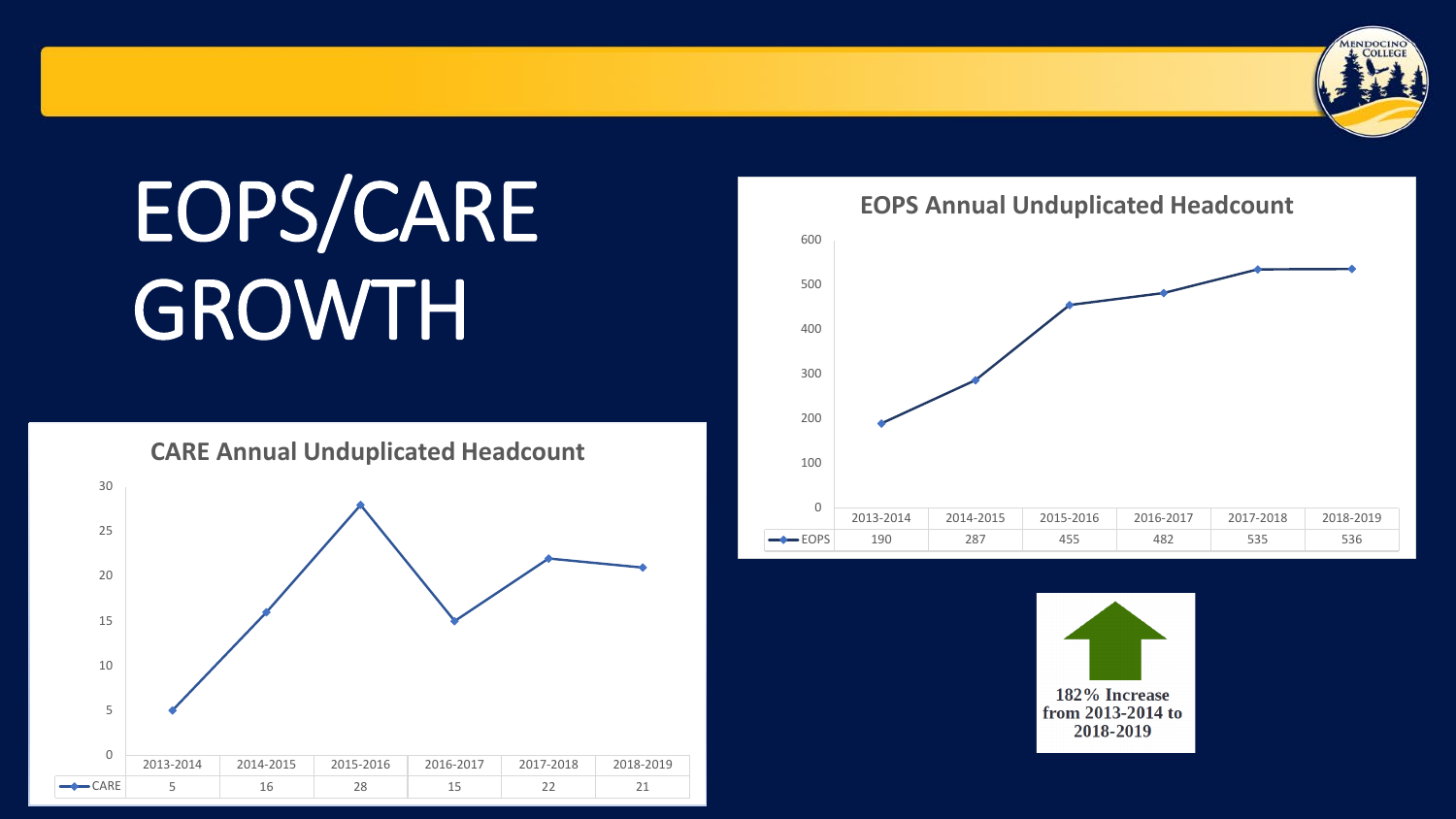### Students Served



#### **EOPS Semester Count**



#### **CARE Semester Count**

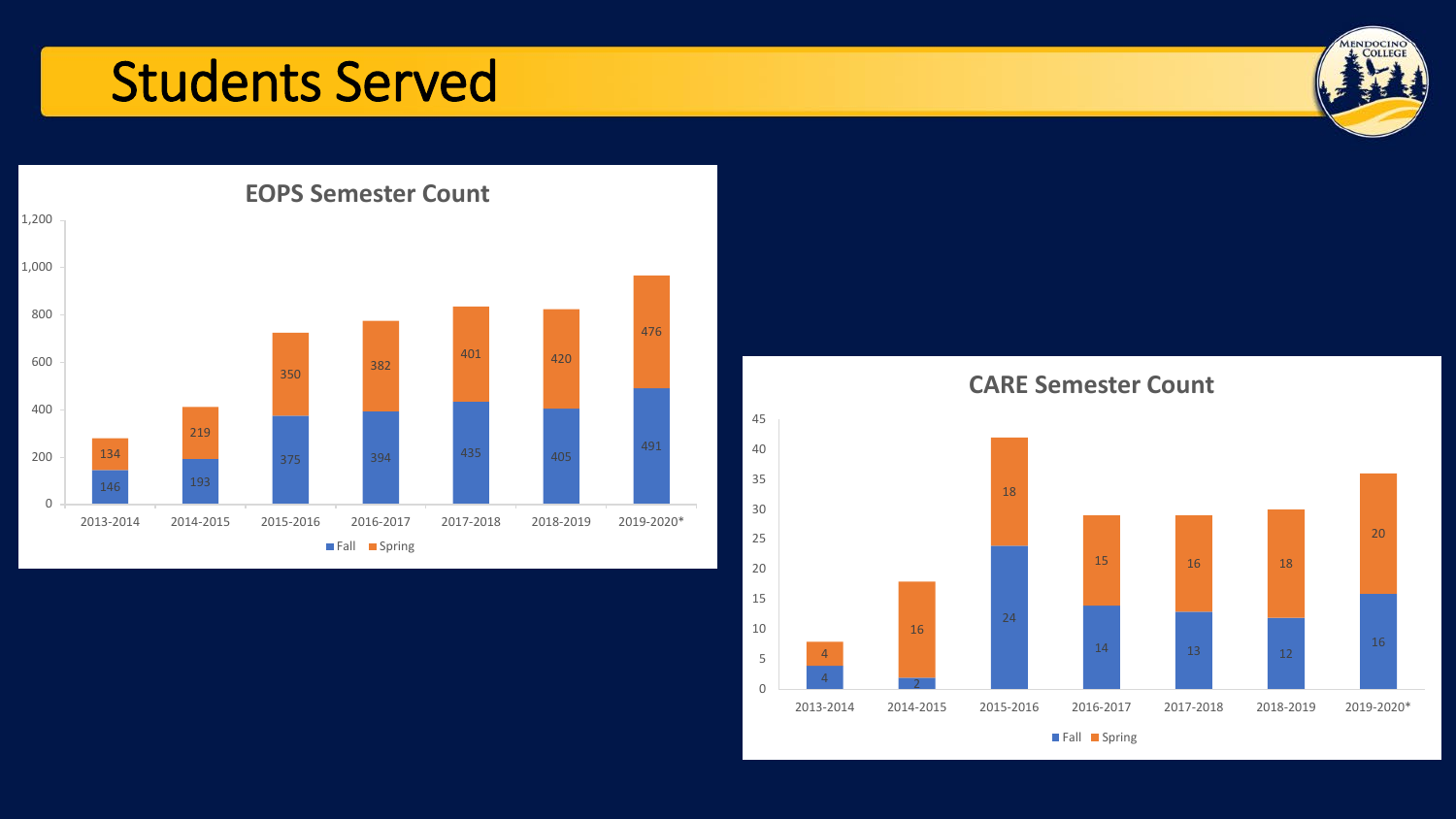



#### **FALL TO SPRING RETENTION RATES**



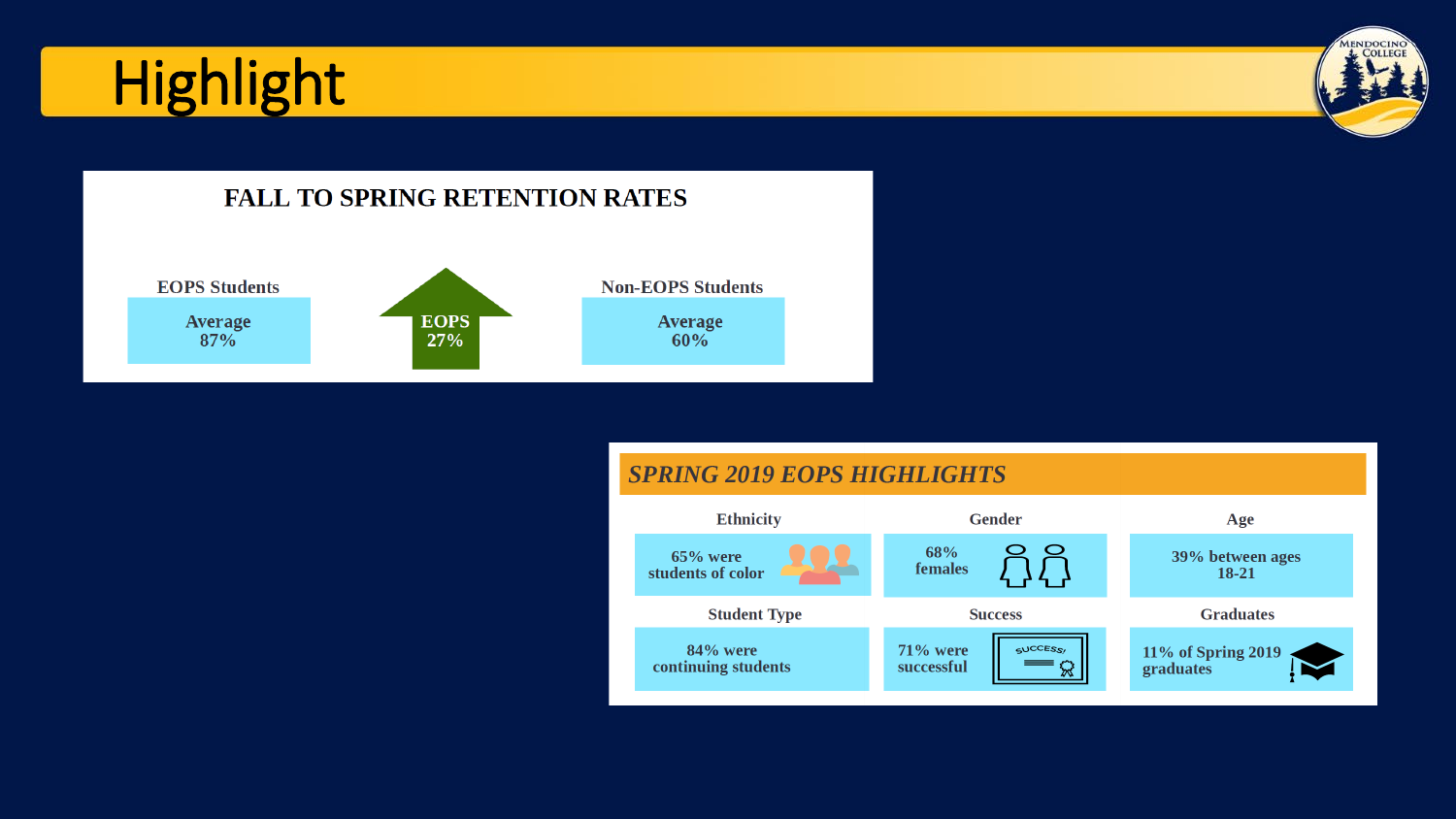### Team Effort



### Collaboration is KEY!

- Financial Aid
- Centers
- Referrals
- Outreach
- Advisory Committee

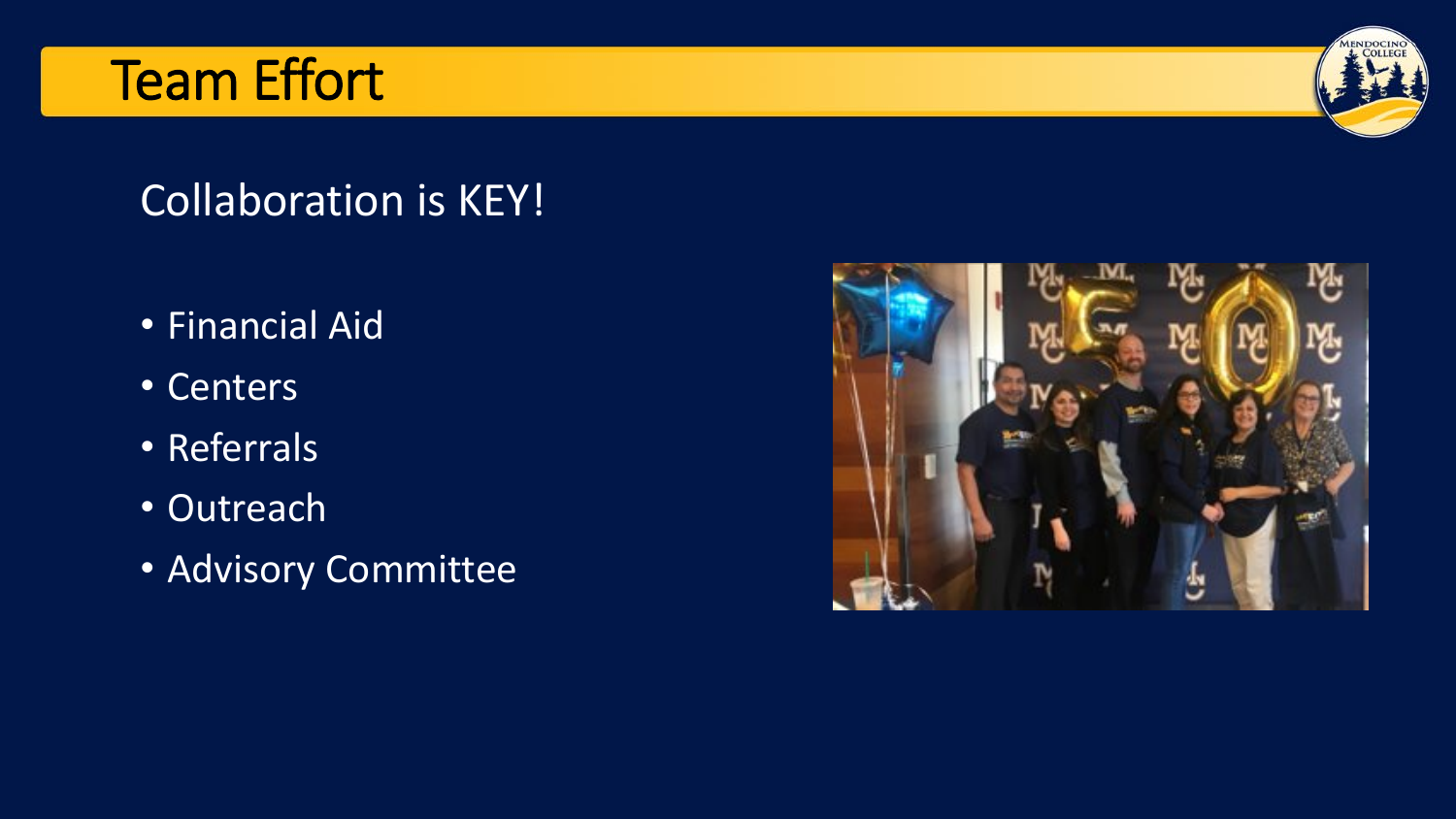## EOPS/CARE Advisory Committee



- **Ricardo Altamirano** Current EOPS Student, MC
- **Fernando Calderon** EOPS Counselor, MC
- **Ana Jacinto Cawthon** Dean/ Counselor, Ukiah High School
- **Monica Flores** CAMP Program Manager, MC
- **Moises Gonzalez** Outreach Advisor/Academic Talent Search, Sonoma State University
- **Emily Hashemian** EOPS Counselor, MC
- **Nancy Heth** EOPS/CARE Specialist, MC
- **Cindy Hoagle** TANF Director, Round Valley Tribal TANF
- **Chris Kier** Job Services Unit Supervisor, CalWORKs
- **Clinton Maxwell**-Coordinator Workforce Development, MCOE
- **Jose Mejia** EOP Enrollment Management Coordinator, Sac State
- **Yasmin Muniz** Former EOPS Student/Financial Aid Technician, MC
- **Maria Nieto** Former EOPS/CARE Student, Redwood Community Services
- **Debra Ramirez** Shelter Manager, Project **Sanctuary**
- **Margaret (Panely) Rodier** Senior Vocational Rehab Counselor, Department of Rehab
- **Yuliana Sandoval** Director of FA & EOPS, MC
- **Juvenal Vasquez** Special Population Outreach Specialist, MC
- **Janis Wood** Director of Child Development Center, Mendocino College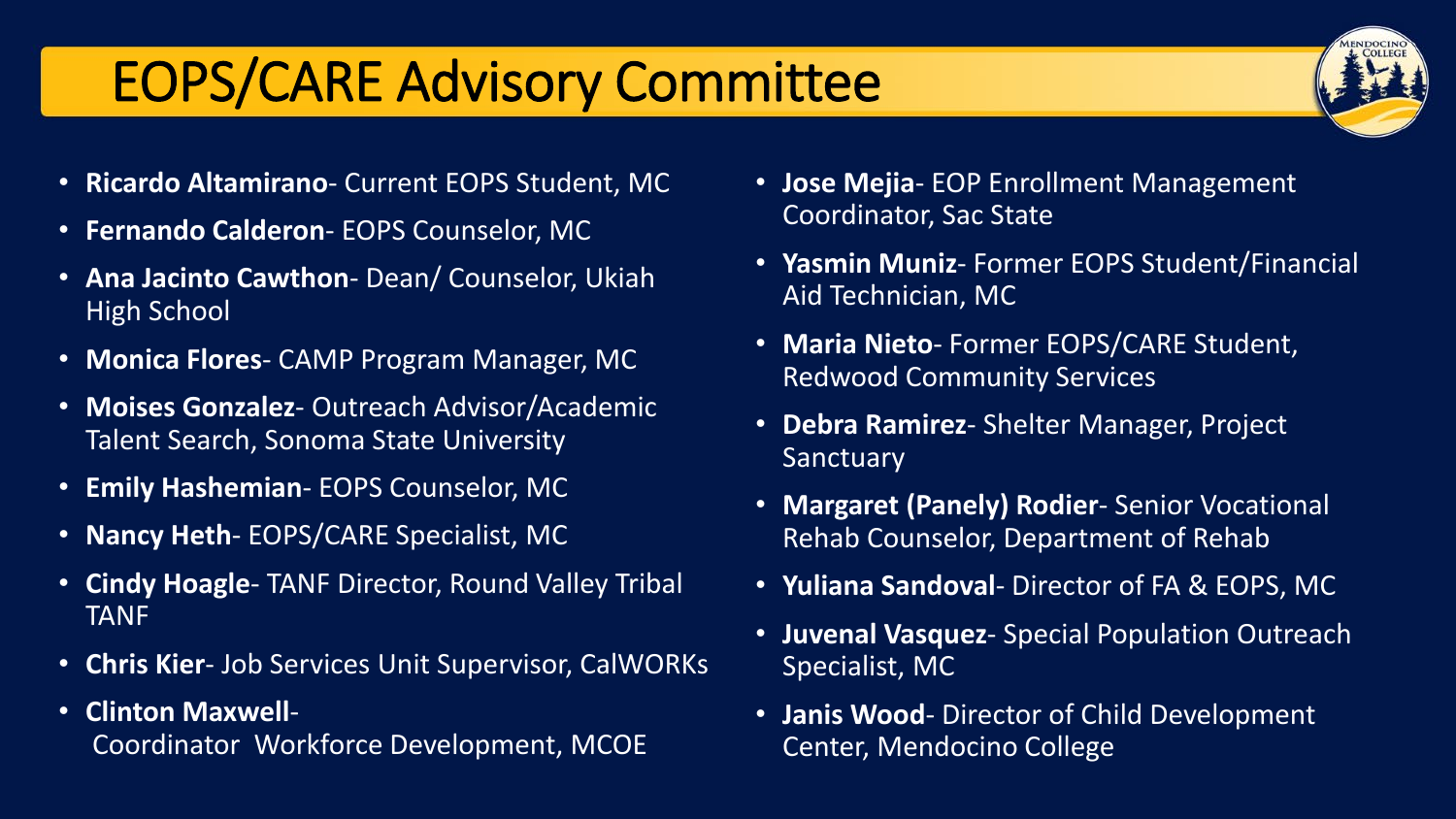# EOPS/CARE **STAFF**



- Yuliana Sandoval- Director of Financial Aid & EOPS
- Nancy Heth EOPS/CARE Specialist
- Juvenal Vasquez- Special Population Outreach Specialist
- Emily Hashemian -EOPS Counselor
- Fernando Calderon EOPS Counselor
- Merie Holl- PT Counselor
- Jenny Ning- EOPS Admin Assistant I- STNC